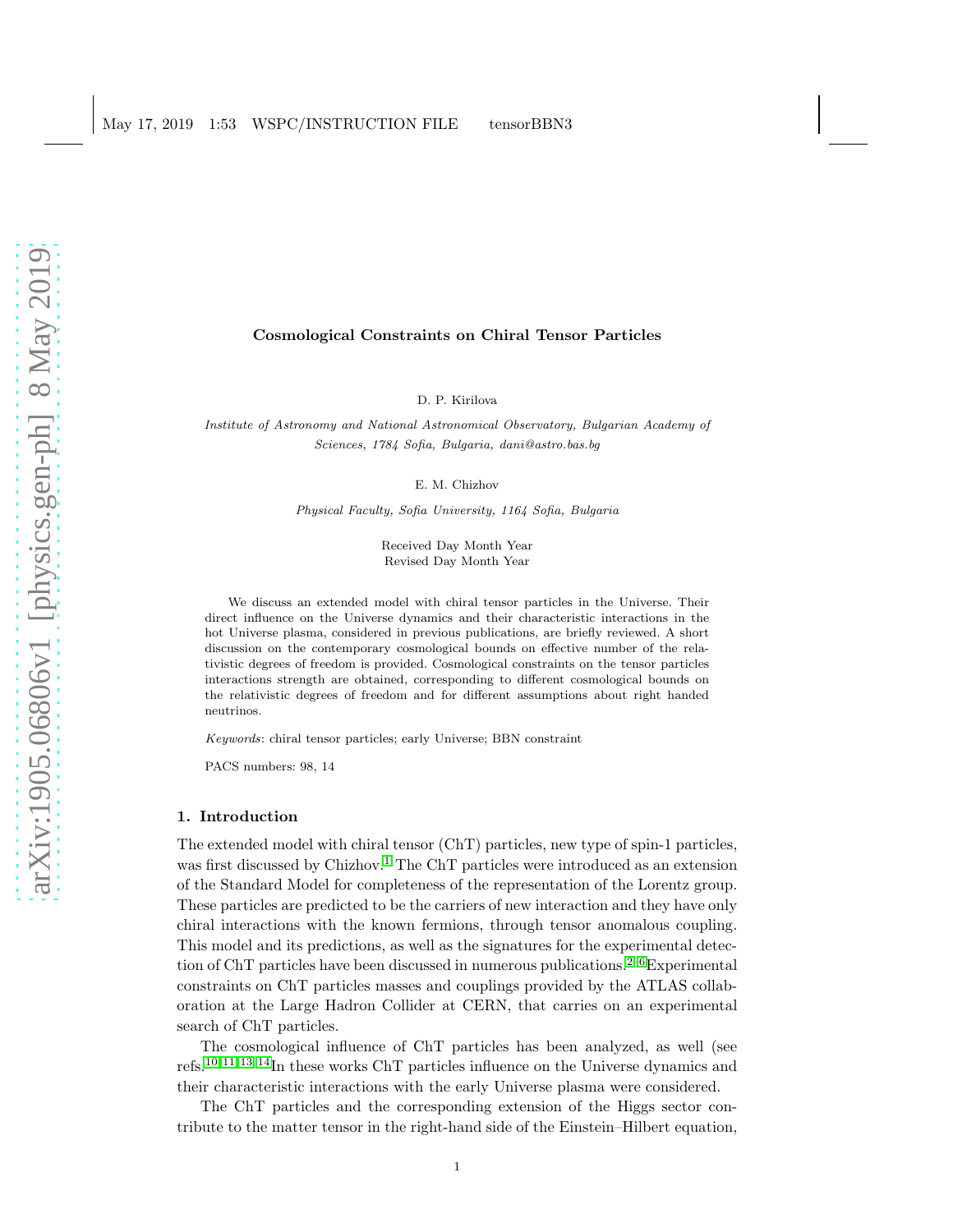increasing the Universe density and changing the dynamical evolution of the Universe. Namely, at the early epoch while ChT particles are relativistic, their additional degrees of freedom and the ones introduced by the corresponding Higgs sector extension in the model increase the total effective degrees of freedom by  $g_{ChT} = 28$ , corresponding to two additional tensor doublets, a triplet and singlet gauge vector particles and an extra Higgs doublet. This results into a slight increase of the expansion rate during the period of effective interactions of ChT particles in comparison with the Standard Cosmological Model.

The characteristic interactions of ChT particles with the early Universe plasma, their creation, scattering, annihilation and decay processes were updated recently<sup>[14](#page-7-1)</sup> using the latest experimental constraints on their characteristics, that have been obtained at ATLAS (Aad et al., 2014, 2014a)<sup>[8,](#page-6-5)9</sup> at LHC. The constraints on the tensor particle masses, provided by the ATLAS Collaboration read  $M_T^0 > 2.85 \text{ TeV}$ and  $M_T^+ > 3.21$  TeV.

The time interval of effective interactions of ChT particles in the early Universe history and, hence, of their abundant presence was determined to be:<sup>[14](#page-7-1)</sup>

$$
t_c = 6 \times 10^{-42}
$$
 s  $< t < t_d = 5 \times 10^{-14}$  s.

The corresponding energy range is from  $T_c = 1.8 \times 10^{17}$  GeV down to  $T_d = 6 \times 10^{17}$  $10^3$  GeV. ChT creation processes unfreeze at  $t > t_c$ , when the Universe temperature falls below  $T_c$ , where  $T_c$  has been estimated by comparing the tensor particle creation rate with the universe expansion rate at the radiation dominated  $(RD)$  epoch  $H =$  $\sqrt{8\pi^3G_N g_*/90}T^2$ , where  $g_*$  is the total number of the effective degrees of freedom.<sup>[14](#page-7-1)</sup> In most inflationary scenarios, however, the temperature at the reheating epoch after inflation is much lower. Thus, actually tensor particles creation processes proceed effectively since the reheating epoch of the concrete inflationary model till ChT decay at around  $T_d = 6 \times 10^3$  GeV.

Chiral tensor particles are present during a period much earlier than the Big Bang Nucleosynthesis (BBN) epoch and Cosmic Microwave Background (CMB) formation epoch, and, therefore, ChT particles cannot directly influence the observable relics from BBN and CMB - the light element abundances and the observed characteristics of CMB.

However, in case ChT particles interact with the right-handed neutrinos (or other representatives of dark radiation)indirect constraints on ChT interactions can be obtained from the requirement that the introduced into equilibrium additional relativistic right-handed neutrinos should not exceed the cosmological (BBN, CMB, etc.) limits.

In the next section we discuss different recent cosmological constraints on the effective number of relativistic particles. In the third section we discuss the possible ChT particles interactions with right-handed neutrinos and obtain a cosmological constraint on the ChT particle interactions strength for different number of light right handed neutrino species and for different cosmological bounds on the effective number of relativistic particle species during BBN.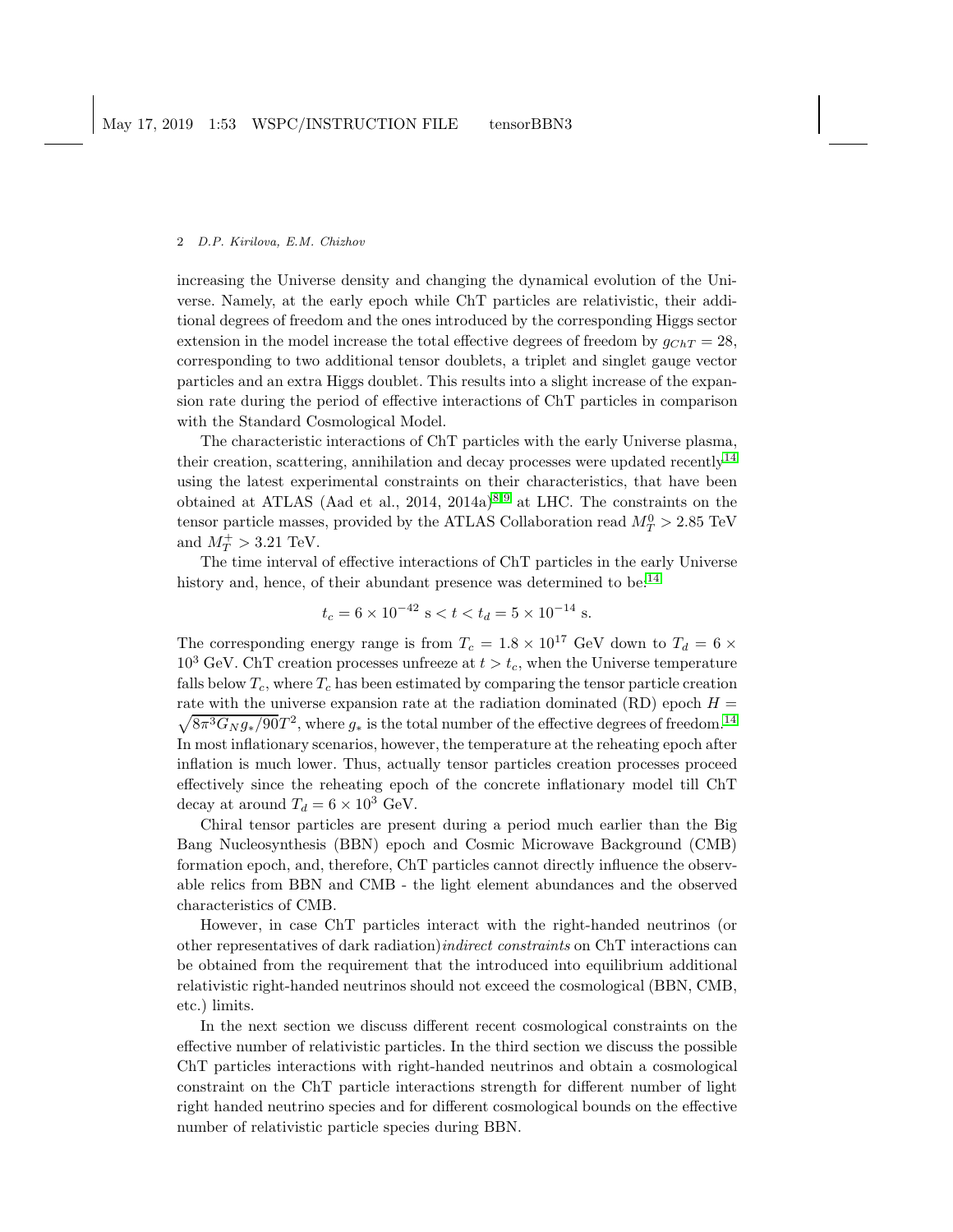Cosmological Constraints on Chiral Tensor Particles 3

## 2. BBN and cosmological constraints on additional radiation

Big Bang Nucleosynthesis is a reliable probe of the physical conditions of the early universe and provides a unique test of Physics Beyond the SM during the radiation dominated epoch. See for example refs.<sup>[16](#page-7-2)-19</sup>

Contemporary BBN is theoretically well established - based on well-understood physics. The primordially produced abundances are usually parameterized by the baryon-to-photon ratio, relativistic energy density (effective number of relativistic neutrino types  $N_{eff}$  and neutron life time. The predicted abundances depend also on the well measured cross sections of nuclear processes, which have been continu-ously updated.<sup>[20,](#page-7-4) [21](#page-7-5)</sup> More and more precise BBN codes have been invented.<sup>[22](#page-7-6)[–25](#page-7-7)</sup>

Precision Planck CMB measurements also probe the baryon density, helium content, and  $N_{eff}$ , thus allowing for an independent precise cosmological test using CMB data alone .[16](#page-7-2)

The precision of observational data on primordial abundances has been drastically improved, as well, during the last decade. New observations of high redshif low metalicity QSO help to improve considerably the determination of D and its uncertainty.[26](#page-7-8) During recent years more precise determination of He-4 abundance was provided, as well, thanks to its updated emissivity and the observed new infra-red line .[27](#page-7-9)

BBN predicted abundances (except Li-7) are in a good overall agreement with the ones inferred from observations. This good concordance between BBN theory and observational data allows to use it as a precision probe of Beyond SM Physics during the BBN epoch (1 MeV- 10 KeV).

# 2.1. Cosmological constraints on the effective number of relativistic particles

In particular, BBN is used as a precise speedometer at RD stage. He-4 is very sensitive element to the expansion rate of the universe at the BBN epoch  $H(t)$ , which is usually parameterized by the effective number of relativistic neutrino types  $N_{eff}$  (Shvartsman 1969).<sup>[28](#page-7-10)</sup> At RD stage of the universe relativistic neutrinos (or any additional relativistic particles) contribute to the total energy density  $\rho$  by:

$$
\rho_{\nu} = 7/8(T_{\nu}/T)^4 N_{eff} \rho_{\gamma}(T). \tag{1}
$$

Hence, they influence the expansion rate of the universe  $H \sim \sqrt{8\pi G_N \rho/3}$ , and the primordial production of light elements.

Hence, the cosmological bounds on  $\delta N_{eff}$  are used to constrain Beyond SM physics which introduce additional light species, as for example supersymmetric scenarios (constraining lightest particle neutralino or gravitino), string theory, extra dimensions theories, theories with right-handed (sterile) neutrinos, neutrino oscillations, lepton asymmetry, the discussed here chiral tensor particles, etc.

We list below some of the recently obtained cosmological bounds on  $N_{eff}$ .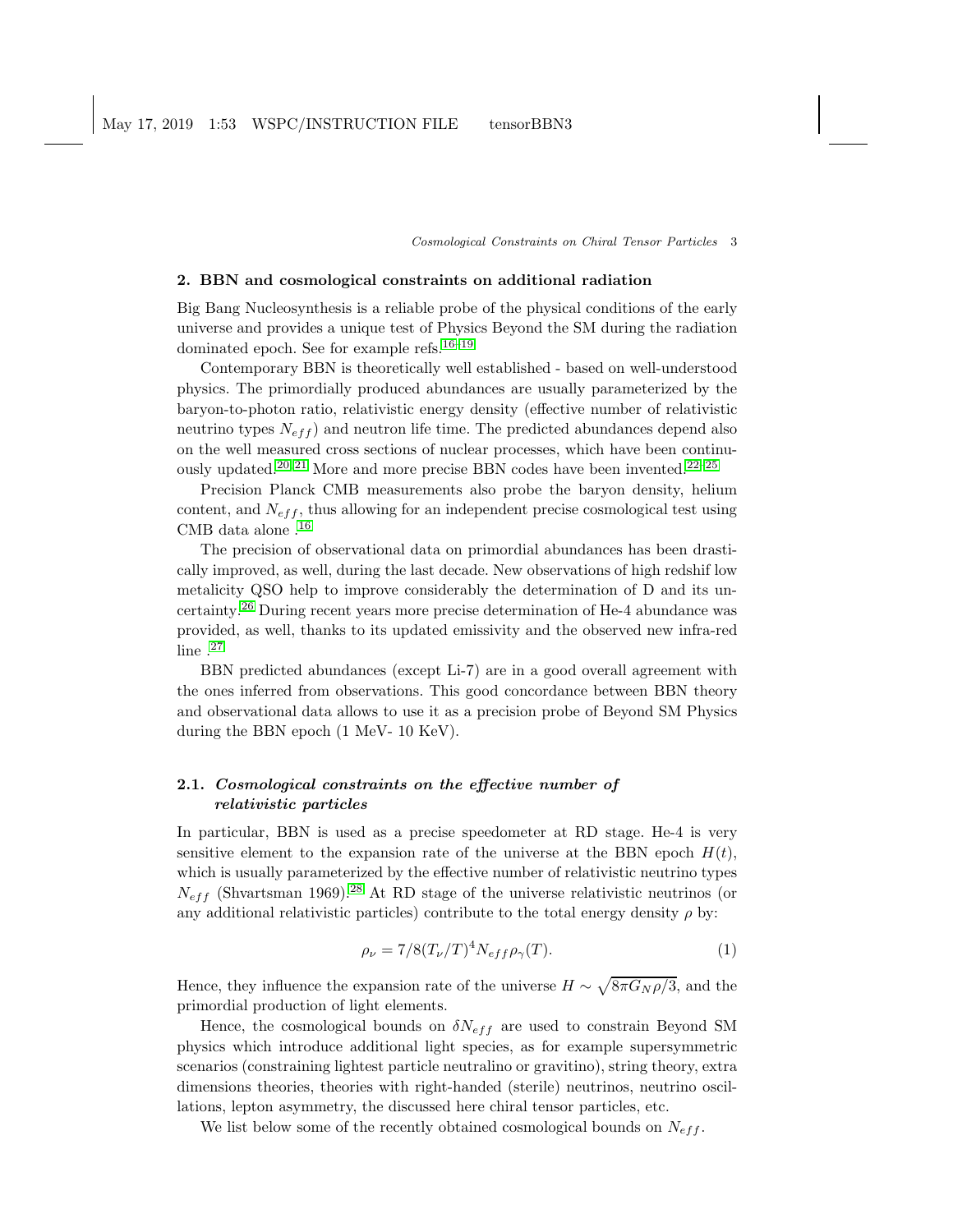A maximum likelihood analysis by Cyburt et al.  $(2016)$  $(2016)$  $(2016)$ , <sup>16</sup> provides the following BBN constraints:  $N_{eff} < 3.4$ .

Recently He-4 primordial mass fraction was determined with even higher accuracy (Pitrou et al.  $(2018)$ ):<sup>[25](#page-7-7)</sup>

$$
Y_p = 0,24709 \pm 0,00017.
$$

This allowed to put the following stringent constraints on  $N_{eff}$  by cosmological considerations of the BBN produced He-4:

$$
N_{eff} = 2.88 \pm 0.27 \text{ (95\%).}
$$

For comparison the CMB constraint (Planck Collaboration  $2015)^{15}$  $2015)^{15}$  $2015)^{15}$  reads:

$$
N_{eff} = 3.13 \pm 0.31 \text{ (95\%).}
$$

Besides, constraints on  $N_{eff}$  have also been obtained on the basis of Lyman Alpha forest BOSS data, CMB data from Planck, ACT, SPT, WMAP polarization (Rossi Yeche et al. 2015): $^{29}$  $^{29}$  $^{29}$ 

$$
N_{eff} = 2.911 \pm 0.22 \quad (95\%).
$$

for neutrino mass  $m_{\nu} < 0.15$  eV. Similar stringent constraints from baryon acoustic oscillations data are discussed by Sasankan et al. 2017.[30](#page-7-13)

The improved determination of D provides even more stringent constraints. D/H provides a tight measurement of  $N_{eff}$  when combined with the CMB baryon density and provides a  $2\sigma$  upper limit  $N_{eff} < 3.2$   $.^{16}$  $.^{16}$  $.^{16}$ 

Using CMB plus D plus He-4 data allows a considerable reduction of the error:[16](#page-7-2)

$$
N_{eff} = 2.88 \pm 0.16 \text{ (95\% Planck + D + He - 4)}
$$

Similar stringent constraint is provided by CMB plus BBN analysis:

$$
N_{eff} = 3.01 \pm 0.15 \ (95\% \ \text{Planck} + \text{BBN})
$$

In particular, cosmology constraints severely the thermalized during BBN light sterile neutrinos. In the next section these cosmological limits are used to constrain the decoupling temperature of right handed neutrinos and ChT particles interaction strength.

# 3. BBN Constraints on the ChT Particles Interactions Strength

If right-handed neutrinos interact with the chiral tensor particles they may be produced through ChT particles exchange during BBN epoch. The term of the effective Lagrangian corresponding to the right handed neutrino coupling reads: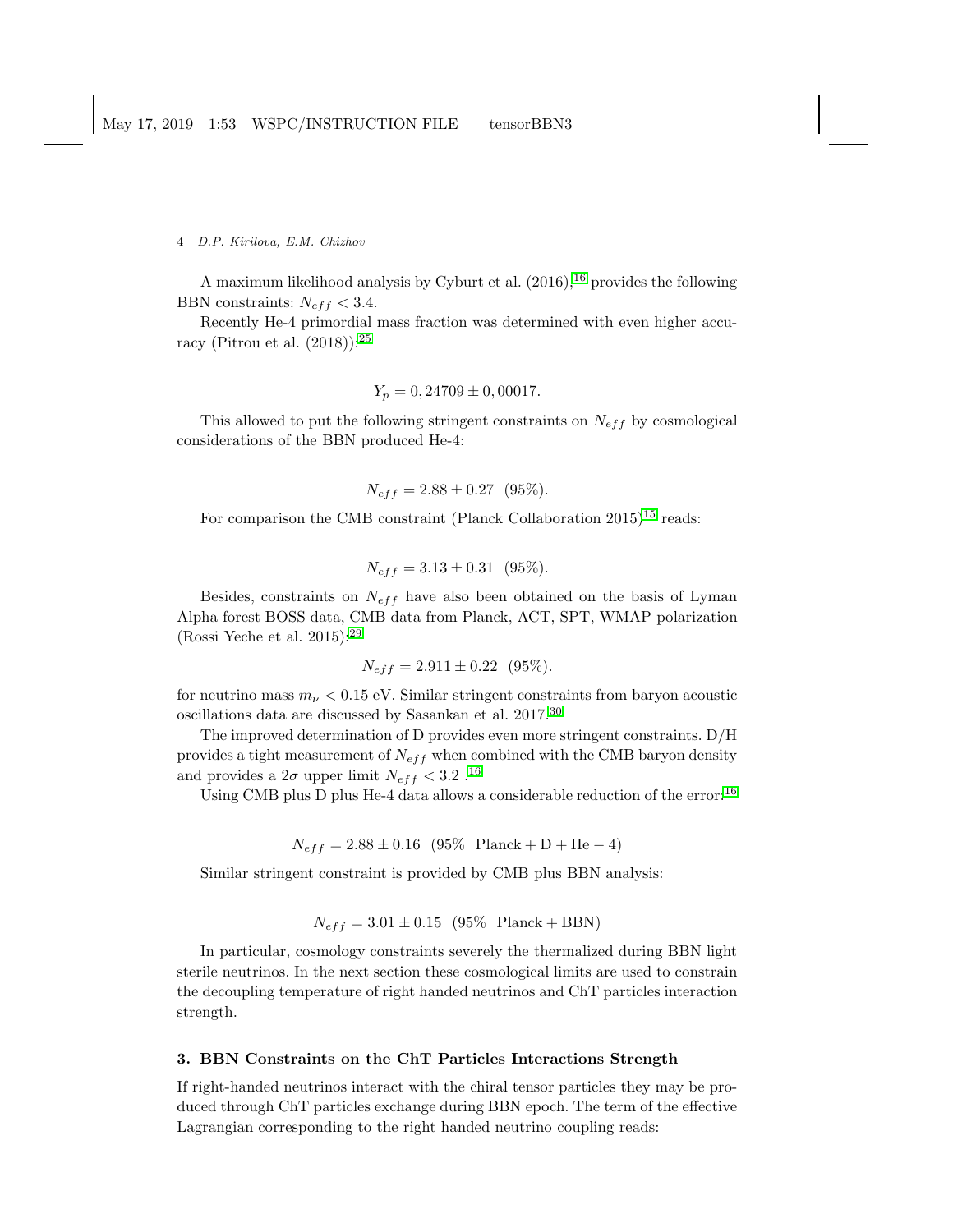Cosmological Constraints on Chiral Tensor Particles 5

$$
L = \frac{4}{\sqrt{2}} G_T \bar{e}_L \sigma_{\alpha\beta} \nu_R \cdot \bar{u}_L \sigma_{\alpha\beta} d_R + h.c.,
$$

where  $G_T$  measures the effective ChT interaction strength,  $\sigma_{\alpha\beta} = \frac{i}{2}(\gamma_\alpha \gamma_\beta - \gamma_\beta \gamma_\alpha)$ .

It is straightforward to obtain cosmological bound on the coupling constant of new particles on the basis of BBN considerations.<sup>[31](#page-7-14)</sup> Cosmological constraint on  $G_T$ was first discussed in ref.<sup>[12](#page-7-15)</sup>

In what follows we obtain cosmological constraints on ChT interaction strength  $G_T$  for different number of light right handed neutrinos and using different cosmological constraints on the effective number of relativistic particle species  $\delta N_{eff}$ . Assuming that ChT particles interact with right handed neutrinos, we determine also the decoupling temperature of right-handed neutrinos in different cases.

# 3.1.  $\delta N_{eff} < 0.4$ .

At present the most conservative BBN bound on the additional relativistic (light) neutrinos is:

$$
\delta N_{eff} = g_R (T_{\nu_R}/T_{\nu_L})^4 < 0.4. \tag{2}
$$

Then in case of three light right-handed neutrinos  $\nu_R$ , it follows

$$
3(T_{\nu_R}/T_{\nu_L})^4 < 0.4,\t\t(3)
$$

which puts a constraint on the decoupling/freezing temperature of the right-handed neutrinos  $T_f$  using the BBN constraint on  $\delta N_{eff}$  and entropy conservation relation  $qT^3 = const$ , namely

$$
T_{\nu_R}/T_{\nu_L} = \left(\frac{43}{4}/g_*(T_f)\right)^{1/3} < 0.604. \tag{4}
$$

The following constraint on the decoupling temperature is obtained:

$$
T_f > 251 \text{ MeV}.\tag{5}
$$

The decoupling temperature of a given species is connected with its interactions coupling strength:

$$
(G_T/G_F)^2 \sim (T_f/2 \text{ MeV})^{-3},\tag{6}
$$

where 2 MeV is the decoupling temperature of the active neutrino species,  $G_F$  is the Fermi constant. Hence, the constraint on the ChT particles coupling is derived:

$$
G_T < 7.1 \times 10^{-4} G_F. \tag{7}
$$

In case of 2 light sterile neutrinos the decoupling temperature is  $T_f > 177$  MeV and the corresponding constraint on ChT particles coupling reads:  $G_T < 1.19 \times$  $10^{-3}G_F$ . For only 1 light sterile neutrino the sonstraints are, correspondingly:  $T_f$  > 125 MeV and  $G_T < 2.0 \times 10^{-3} G_F$ .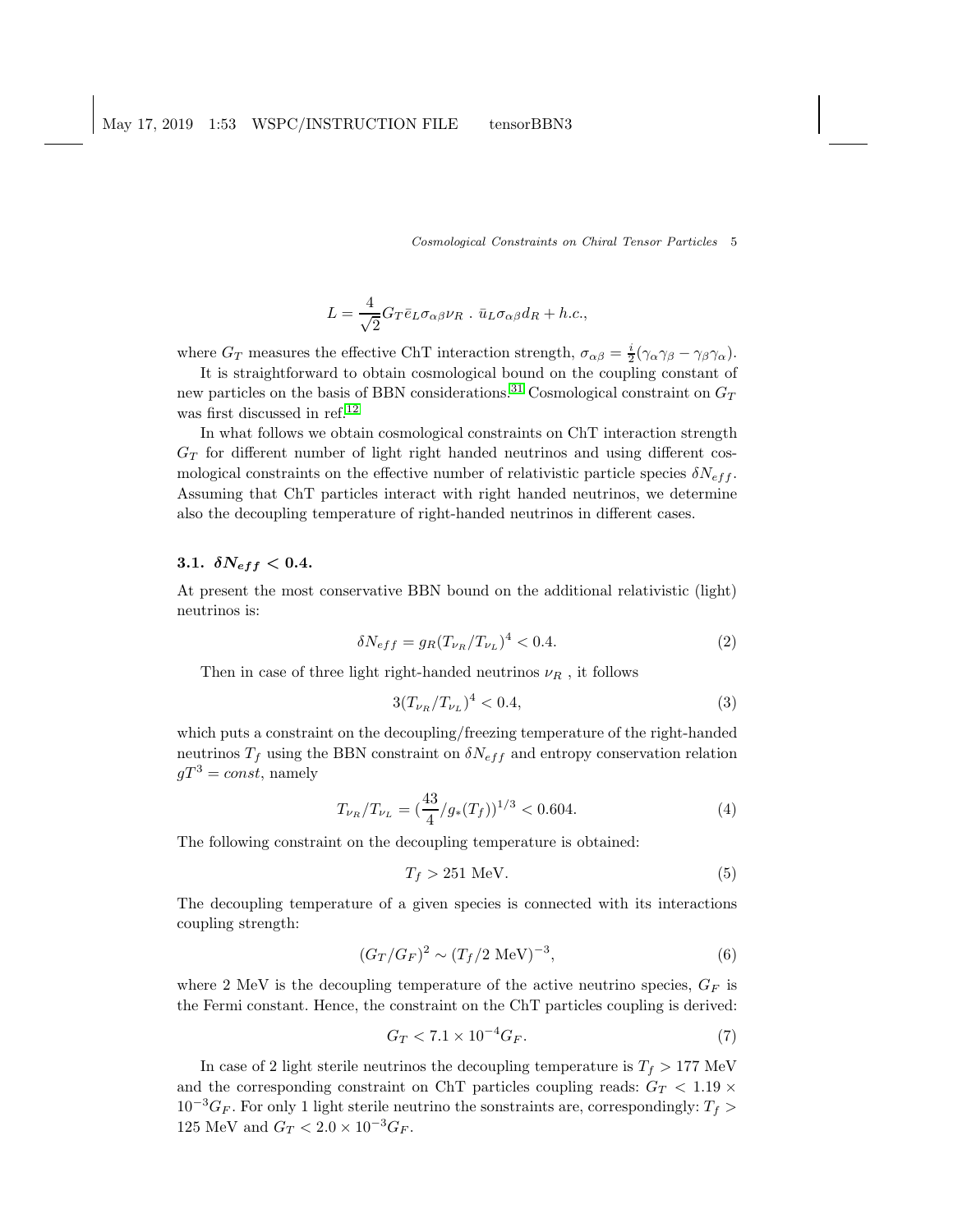# 3.2.  $\delta N_{eff} < 0.3$ .

Using the bound:

$$
\delta N_{eff} = g_R (T_{\nu_R}/T_{\nu_L})^4 < 0.3,\tag{8}
$$

which is close to the recently obtained refined BBN bound on the additional light neutrinos,<sup>[25](#page-7-7)</sup> we determined the cosmological constraint on ChT interaction strength in case of 3, 2 and 1 light sterile neutrino. Following the described above considerations, in case of tree light  $\nu_R$  the decoupling temperature of  $\nu_R$  is found to be  $T_f > 354$  MeV and the BBN constraint on ChT particles strength is

$$
G_T < 4.2 \times 10^{-4} G_F.
$$
 (9)

In case of 2 light  $\nu_R$ , we have found  $T_f > 224$  MeV and  $G_T < 8.4 \times 10^{-4} G_F$ , correspondingly.

In case of 1 light  $\nu_R$ ,  $T_f > 158$  MeV and  $G_T < 1.4 \times 10^{-3} G_F$ .

# 3.3.  $\delta N_{eff} < 0.2$ .

For the more stringent BBN constraint

$$
\delta N_{eff} = g_R (T_{\nu_R}/T_{\nu_L})^4 < 0.2,\tag{10}
$$

obtained when D data is also included,<sup>[16](#page-7-2)</sup> the cosmological constraints on  $G_T$  for 3, 2 and 1  $\nu_R$  are correspondingly:

In case of tree light  $\nu_R$ ,  $T_f > 1585$  MeV

$$
G_T < 4.5 \times 10^{-5} G_F. \tag{11}
$$

In case of 2 light  $\nu_R$ ,  $T_f > 354$  MeV and  $G_T < 4.2 \times 10^{-4} G_F$ .

In case of one light  $\nu_R$ ,  $T_f > 178$  MeV and  $G_T < 1.2 \times 10^{-3} G_F$ .

Thus, contemporary precise cosmological data, and in particular the improved bounds on  $\delta N_{eff}$ , leads to more stringent constraints on ChT particles interactions - they should be milli-weak or weaker (depending on the assumed number of light right-handed neutrino species). Therefore, for all analyzed cases the derived cosmological constraints require tensor particles masses higher than several TeV, while in many cases they should be higher than tens of TeV. Thus, the obtained here cosmological constraints are stronger than the experimental constraints on the tensor particle masses, provided by the ATLAS Collaboration at LHC.

# 4. Conclusion and Discussion

We discuss an extended Beyond Standard Model of Particle Physics and Cosmology with new ChT particles. The presence of these particles during the very early universe leads to slight speed up of the universe expansion and ChT particles direct interactions in the early universe plasma: creation, scattering, annihilation and decay. However, it was found that ChT particles have been abundant at such an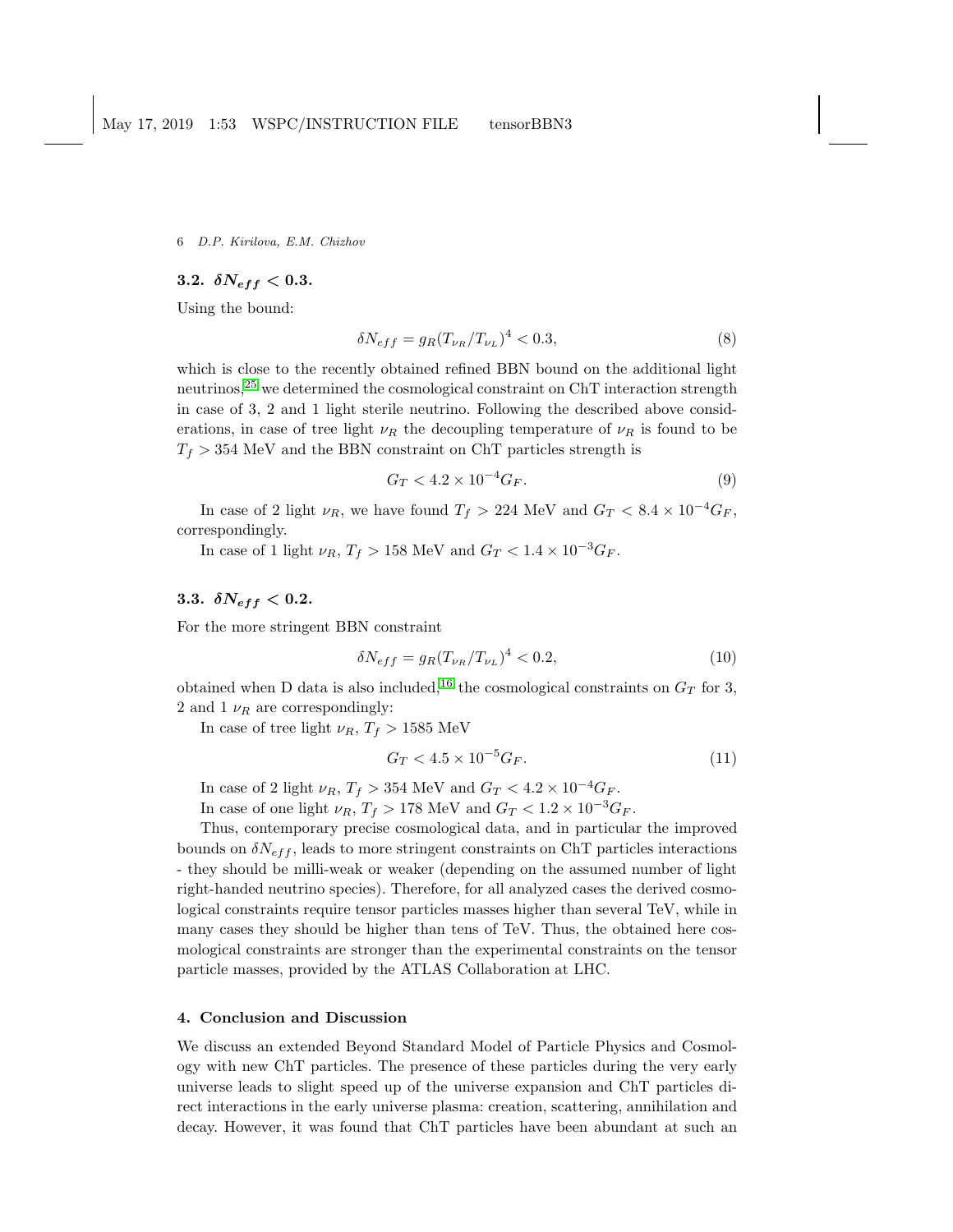May 17, 2019 1:53 WSPC/INSTRUCTION FILE tensorBBN3

### Cosmological Constraints on Chiral Tensor Particles 7

early stage of universe evolution, that they or their decay products have not effected BBN, CMB or other processes which have left observable relics in today's universe. Thus, ChT particles are allowed from cosmological considerations, however, direct cosmological constraints cannot be obtained.

However, indirect cosmological constraints on ChT interactions can be derived in case ChT particles interact with right handed neutrinos. In this work we discuss this possibility. We have derived stringent cosmological constraints on ChT interactions strength - it should be milli weak or weaker, depending on the number of the light right-handed neutrino types. For all analyzed cases tensor particles masses should be higher than several TeV, while for many cases they should be higher than tens of TeV. Thus, the obtained here cosmological constraints are in accord or stronger than the experimental constraints on the tensor particle masses, provided by the ATLAS Collaboration at LHC. The eventual experimental detection of the chiral tensor particles will be of great interest because it will reveal the realm of milli weak interactions.

These cosmological constraints can be interpreted also as an indication for absence of ChT interactions with sterile neutrinos. On the contrary, eventual future detection of the ChT particles and determination of their interaction strength may be used as an indicator for the number of the light right-handed neutrino species.

# Acknowledgments

We thank M.Chizhov for useful discussions concerning ChT model and ChT phenomenology. We acknowledge the partial financial support by projects DN 08-1/2016 and DN18/13-12.12.2017 of the Bulgarian National Science Fund of the Bulgarian Ministry of Education and Science. We appreciate the useful suggestions of the unknown referee, which helped to improve the quality of this work.

# <span id="page-6-0"></span>References

- <span id="page-6-1"></span>1. M. V. Chizhov, Mod. Phys. Lett. A 8, 2753 (1993).
- 2. M. V. Chizhov, Sov. J. Part. Nucl., 26, 553 (1995).
- 3. M. V. Chizhov, Sov. J. Part. Nucl., 42, 93 (2011).
- 4. M. V. Chizhov, V.A. Bednyakov and J.A. Budagov, [arXiv:0801.4235](http://arxiv.org/abs/0801.4235) Sov. J. Part. Nucl., 71, 2096 (2008);
	- M. V. Chizhov, [arXiv:0807.5087](http://arxiv.org/abs/0807.5087) [hep-ph].
- 5. M.V. Chizhov,V.A. Bednyakov,I.R. Boyko, J.A. Budagov, M.A. Demichev, I.V. Yeletskikh, Phys.Part.Nucl. 43, 311 (2012).
- <span id="page-6-2"></span>6. M. Chizhov, Phys.Part.Nucl.Lett.6, 361, (2009).
- <span id="page-6-5"></span>7. M. Chizhov, G. Dvali, PLB703, 593, (2011)
- <span id="page-6-6"></span>8. Aad, G. et al.(ATLAS Collab.), Phys.Rev.D90, 052005 (2014).
- <span id="page-6-3"></span>9. Aad, G. et et al. (ATLAS Collab.) (2014a), JHEP09, 037.
- 10. D. P. Kirilova, M. V. Chizhov and T. V. Velchev, Comptes Rendus de l'Académie bulgare des Sciences 48, 25 (1995)
- <span id="page-6-4"></span>11. D. P. Kirilova and M. V. Chizhov, Astronomical and Astrophysical Transaction 3, 205 (1998).